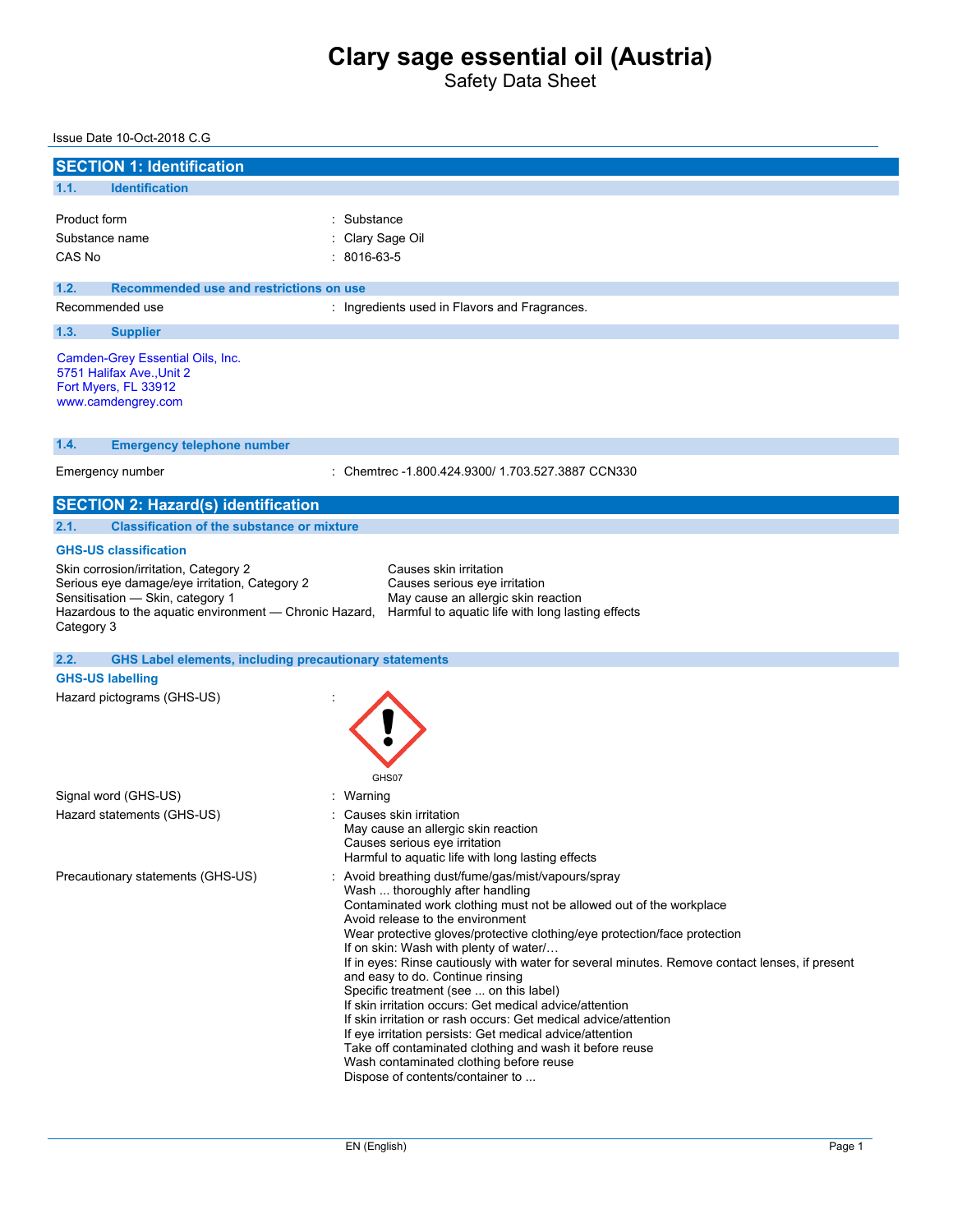Safety Data Sheet

| 2.3.<br>Other hazards which do not result in classification                                                                                                                                                                                                                                                                                                                                                                           |                                                                                                                                                                                                                                                                                                                                                                                                                                                                                                                                                |                           |            |                                                                                                      |  |
|---------------------------------------------------------------------------------------------------------------------------------------------------------------------------------------------------------------------------------------------------------------------------------------------------------------------------------------------------------------------------------------------------------------------------------------|------------------------------------------------------------------------------------------------------------------------------------------------------------------------------------------------------------------------------------------------------------------------------------------------------------------------------------------------------------------------------------------------------------------------------------------------------------------------------------------------------------------------------------------------|---------------------------|------------|------------------------------------------------------------------------------------------------------|--|
| No additional information available                                                                                                                                                                                                                                                                                                                                                                                                   |                                                                                                                                                                                                                                                                                                                                                                                                                                                                                                                                                |                           |            |                                                                                                      |  |
| 2.4.<br>Unknown acute toxicity (GHS US)                                                                                                                                                                                                                                                                                                                                                                                               |                                                                                                                                                                                                                                                                                                                                                                                                                                                                                                                                                |                           |            |                                                                                                      |  |
| Not applicable                                                                                                                                                                                                                                                                                                                                                                                                                        |                                                                                                                                                                                                                                                                                                                                                                                                                                                                                                                                                |                           |            |                                                                                                      |  |
| <b>SECTION 3: Composition/information on ingredients</b>                                                                                                                                                                                                                                                                                                                                                                              |                                                                                                                                                                                                                                                                                                                                                                                                                                                                                                                                                |                           |            |                                                                                                      |  |
| 3.1.<br><b>Substance</b>                                                                                                                                                                                                                                                                                                                                                                                                              |                                                                                                                                                                                                                                                                                                                                                                                                                                                                                                                                                |                           |            |                                                                                                      |  |
| Name                                                                                                                                                                                                                                                                                                                                                                                                                                  | : Clary Sage Oil                                                                                                                                                                                                                                                                                                                                                                                                                                                                                                                               |                           |            |                                                                                                      |  |
| CAS No                                                                                                                                                                                                                                                                                                                                                                                                                                | $: 8016-63-5$                                                                                                                                                                                                                                                                                                                                                                                                                                                                                                                                  |                           |            |                                                                                                      |  |
| <b>Name</b>                                                                                                                                                                                                                                                                                                                                                                                                                           |                                                                                                                                                                                                                                                                                                                                                                                                                                                                                                                                                | <b>Product identifier</b> | $\%$       | <b>GHS-US classification</b>                                                                         |  |
| LINALYL ACETATE                                                                                                                                                                                                                                                                                                                                                                                                                       |                                                                                                                                                                                                                                                                                                                                                                                                                                                                                                                                                | (CAS No) 115-95-7         | $50 - 100$ | Skin Irrit. 2, H315<br>Eye Irrit. 2A, H319                                                           |  |
| <b>LINALOOL</b>                                                                                                                                                                                                                                                                                                                                                                                                                       |                                                                                                                                                                                                                                                                                                                                                                                                                                                                                                                                                | (CAS No) 78-70-6          | $10 - 25$  | Skin Irrit. 2, H315<br>Eye Irrit. 2A, H319                                                           |  |
| Hydrocarbons                                                                                                                                                                                                                                                                                                                                                                                                                          |                                                                                                                                                                                                                                                                                                                                                                                                                                                                                                                                                |                           | $2.5 - 10$ | Asp. Tox. 1, H304                                                                                    |  |
| Full text of classification categories and H statements : see section 16                                                                                                                                                                                                                                                                                                                                                              |                                                                                                                                                                                                                                                                                                                                                                                                                                                                                                                                                |                           |            |                                                                                                      |  |
| 3.2.<br><b>Mixture</b>                                                                                                                                                                                                                                                                                                                                                                                                                |                                                                                                                                                                                                                                                                                                                                                                                                                                                                                                                                                |                           |            |                                                                                                      |  |
| Not applicable                                                                                                                                                                                                                                                                                                                                                                                                                        |                                                                                                                                                                                                                                                                                                                                                                                                                                                                                                                                                |                           |            |                                                                                                      |  |
| <b>SECTION 4: First-aid measures</b>                                                                                                                                                                                                                                                                                                                                                                                                  |                                                                                                                                                                                                                                                                                                                                                                                                                                                                                                                                                |                           |            |                                                                                                      |  |
| 4.1.<br><b>Description of first aid measures</b>                                                                                                                                                                                                                                                                                                                                                                                      |                                                                                                                                                                                                                                                                                                                                                                                                                                                                                                                                                |                           |            |                                                                                                      |  |
| First-aid measures general                                                                                                                                                                                                                                                                                                                                                                                                            | swallowing in an unconscious person.                                                                                                                                                                                                                                                                                                                                                                                                                                                                                                           |                           |            | : As a general rule, in case of doubt or if symptoms persist, always call a doctor. NEVER induce     |  |
| First-aid measures after skin contact                                                                                                                                                                                                                                                                                                                                                                                                 | : After contact with skin, take off immediately all contaminated clothing, and wash immediately<br>with plenty of water. If skin irritation occurs: Get medical advice/attention. Remove affected<br>clothing and wash all exposed skin area with mild soap and water, followed by warm water<br>rinse. Watch out for any remaining product between skin and clothing, watches, shoes, etc. If<br>the contaminated area is widespread andor there is damage to the skin, a doctor must be<br>consulted or the patient transferred to hospital. |                           |            |                                                                                                      |  |
| First-aid measures after eye contact                                                                                                                                                                                                                                                                                                                                                                                                  | persists: Get medical advice/attention.                                                                                                                                                                                                                                                                                                                                                                                                                                                                                                        |                           |            | Wash thoroughly with soft, clean water for 15 minutes holding eye lids open. If eye irritation       |  |
| First-aid measures after ingestion                                                                                                                                                                                                                                                                                                                                                                                                    | : Do not give patient anything orally. In the event of swallowing, if the quantity is small (no more<br>than one mouthful), rinse the mouth with lukewarm water and consult a doctor. Keep the<br>person exposed at rest. Do not force vomitting. If swallowed, seek medical advice immediately<br>and show this container or label.                                                                                                                                                                                                           |                           |            |                                                                                                      |  |
| 4.2.<br>Most important symptoms and effects (acute and delayed)                                                                                                                                                                                                                                                                                                                                                                       |                                                                                                                                                                                                                                                                                                                                                                                                                                                                                                                                                |                           |            |                                                                                                      |  |
| Symptoms/injuries after inhalation<br>Symptoms include headache, dizziness, fatigue, muscular weakness, drowsiness and in<br>extreme cases, loss of consciousness. Exposure to vapours from this solvent in excess of the<br>stated occupational exposure limit may result in adverse health effects such as mucous<br>membrane and respiratory system irritation and adverse effects on kidney, liver and central<br>nervous system. |                                                                                                                                                                                                                                                                                                                                                                                                                                                                                                                                                |                           |            |                                                                                                      |  |
| Symptoms/injuries after skin contact                                                                                                                                                                                                                                                                                                                                                                                                  | : May cause an allergic skin reaction. May cause irreversible damage to skin: namely<br>up to four hours.                                                                                                                                                                                                                                                                                                                                                                                                                                      |                           |            | inflammation of the skin or the formation of erythema and eschar or oedema following exposure        |  |
| Symptoms/injuries after eye contact                                                                                                                                                                                                                                                                                                                                                                                                   | Splashes in the eyes may cause irritation and reversible local damage. May have reversible<br>21 days.                                                                                                                                                                                                                                                                                                                                                                                                                                         |                           |            | effects on the eyes, such as eye irritation which is totally reversible by the end of observation at |  |
| 4.3.<br>Immediate medical attention and special treatment, if necessary                                                                                                                                                                                                                                                                                                                                                               |                                                                                                                                                                                                                                                                                                                                                                                                                                                                                                                                                |                           |            |                                                                                                      |  |
| No additional information available                                                                                                                                                                                                                                                                                                                                                                                                   |                                                                                                                                                                                                                                                                                                                                                                                                                                                                                                                                                |                           |            |                                                                                                      |  |
| <b>SECTION 5: Fire-fighting measures</b>                                                                                                                                                                                                                                                                                                                                                                                              |                                                                                                                                                                                                                                                                                                                                                                                                                                                                                                                                                |                           |            |                                                                                                      |  |
| Suitable (and unsuitable) extinguishing media<br>5.1.                                                                                                                                                                                                                                                                                                                                                                                 |                                                                                                                                                                                                                                                                                                                                                                                                                                                                                                                                                |                           |            |                                                                                                      |  |
| Suitable extinguishing media                                                                                                                                                                                                                                                                                                                                                                                                          | : ABC-powder. Carbon dioxide. BC-powder. Foam. Water spray.                                                                                                                                                                                                                                                                                                                                                                                                                                                                                    |                           |            |                                                                                                      |  |
| Unsuitable extinguishing media                                                                                                                                                                                                                                                                                                                                                                                                        | : Water Jet.                                                                                                                                                                                                                                                                                                                                                                                                                                                                                                                                   |                           |            |                                                                                                      |  |
| 5.2.<br>Specific hazards arising from the chemical                                                                                                                                                                                                                                                                                                                                                                                    |                                                                                                                                                                                                                                                                                                                                                                                                                                                                                                                                                |                           |            |                                                                                                      |  |
| Fire hazard                                                                                                                                                                                                                                                                                                                                                                                                                           | : A fire will often produce a thick black smoke. Do not breathe smoke. Exposure to<br>decomposition products may be hazardous to health.                                                                                                                                                                                                                                                                                                                                                                                                       |                           |            |                                                                                                      |  |
| Reactivity                                                                                                                                                                                                                                                                                                                                                                                                                            | be formed.                                                                                                                                                                                                                                                                                                                                                                                                                                                                                                                                     |                           |            | : In the event of a fire, cabon monoxide can be formed. In the event of a fire, carbon dioxide may   |  |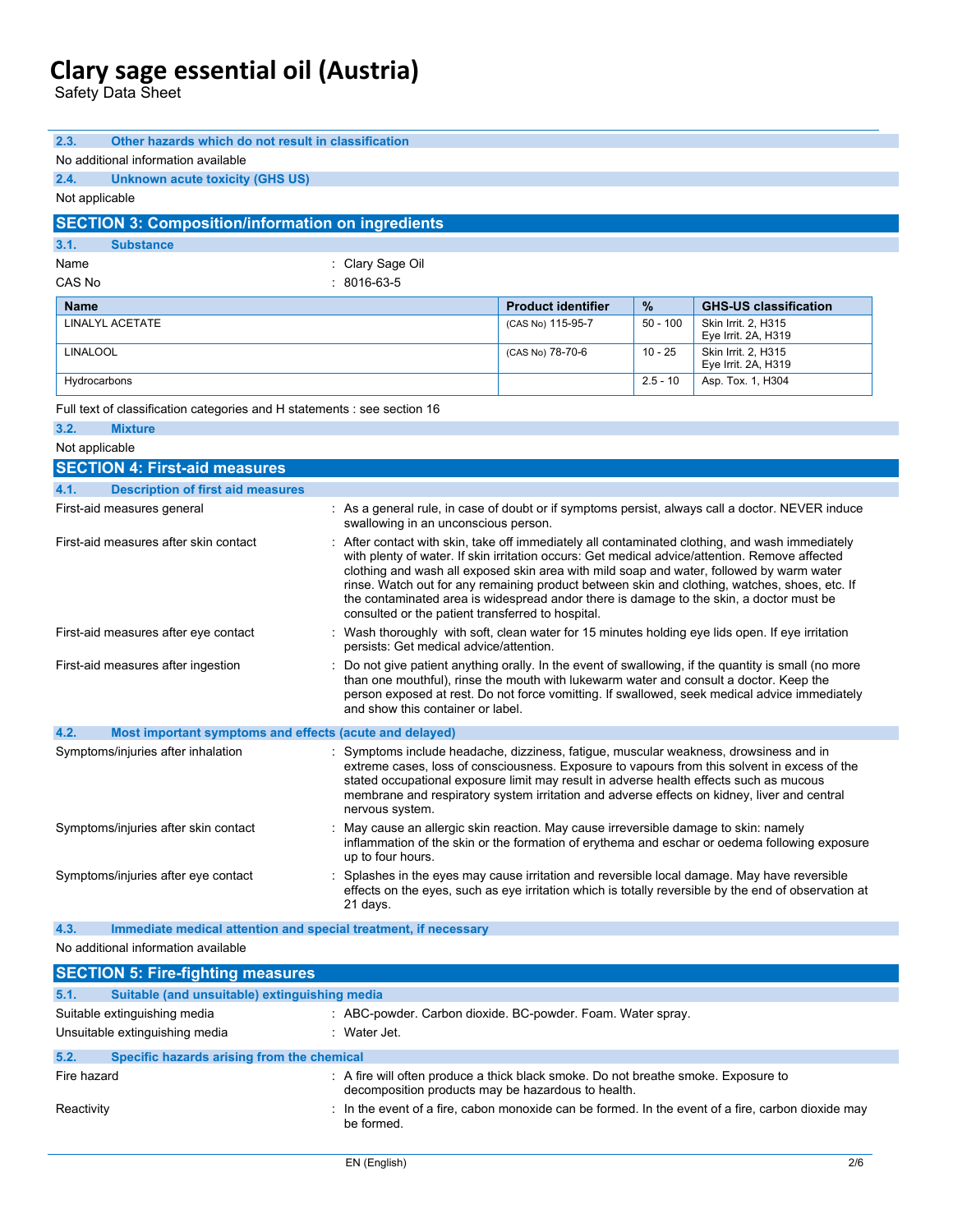Safety Data Sheet

| 5.3.<br>Special protective equipment and precautions for fire-fighters                                                                                                                                                                                                    |                                                                                                                                                                                                                                                                                                                                                                                                             |  |  |  |  |
|---------------------------------------------------------------------------------------------------------------------------------------------------------------------------------------------------------------------------------------------------------------------------|-------------------------------------------------------------------------------------------------------------------------------------------------------------------------------------------------------------------------------------------------------------------------------------------------------------------------------------------------------------------------------------------------------------|--|--|--|--|
| No additional information available                                                                                                                                                                                                                                       |                                                                                                                                                                                                                                                                                                                                                                                                             |  |  |  |  |
| <b>SECTION 6: Accidental release measures</b>                                                                                                                                                                                                                             |                                                                                                                                                                                                                                                                                                                                                                                                             |  |  |  |  |
| 6.1.<br>Personal precautions, protective equipment and emergency procedures                                                                                                                                                                                               |                                                                                                                                                                                                                                                                                                                                                                                                             |  |  |  |  |
| General measures                                                                                                                                                                                                                                                          | : Avoid contact with skin and eyes.                                                                                                                                                                                                                                                                                                                                                                         |  |  |  |  |
| 6.1.1.<br>For non-emergency personnel<br>No additional information available                                                                                                                                                                                              |                                                                                                                                                                                                                                                                                                                                                                                                             |  |  |  |  |
| 6.1.2.<br>For emergency responders<br>No additional information available                                                                                                                                                                                                 |                                                                                                                                                                                                                                                                                                                                                                                                             |  |  |  |  |
| 6.2.<br><b>Environmental precautions</b>                                                                                                                                                                                                                                  |                                                                                                                                                                                                                                                                                                                                                                                                             |  |  |  |  |
| Contain and control the leaks or spills with non-combustible absorbent materials such as sand, earth, vermiculite, diatomaceous earth in drums for waste<br>disposal. Do not allow product to spread into the environment. Do not allow to enter drains or water courses. |                                                                                                                                                                                                                                                                                                                                                                                                             |  |  |  |  |
| Methods and material for containment and cleaning up<br>6.3.                                                                                                                                                                                                              |                                                                                                                                                                                                                                                                                                                                                                                                             |  |  |  |  |
| Methods for cleaning up                                                                                                                                                                                                                                                   | : Clean preferably with a detergent - Avoid the use of solvents.                                                                                                                                                                                                                                                                                                                                            |  |  |  |  |
| <b>Reference to other sections</b><br>6.4.                                                                                                                                                                                                                                |                                                                                                                                                                                                                                                                                                                                                                                                             |  |  |  |  |
| No additional information available                                                                                                                                                                                                                                       |                                                                                                                                                                                                                                                                                                                                                                                                             |  |  |  |  |
| <b>SECTION 7: Handling and storage</b>                                                                                                                                                                                                                                    |                                                                                                                                                                                                                                                                                                                                                                                                             |  |  |  |  |
| <b>Precautions for safe handling</b><br>7.1.                                                                                                                                                                                                                              |                                                                                                                                                                                                                                                                                                                                                                                                             |  |  |  |  |
| Precautions for safe handling                                                                                                                                                                                                                                             | : Avoid contact with skin, eyes and clothing. Do not eat, drink or smoke when using this product.<br>Ensure adequate ventilation. Keep away from heat, hot surfaces, sparks, open flames and<br>other ignition sources. No smoking. Never open the packages under pressure. Prevent access<br>by unauthorized personnel. Remove contaminated clothing.                                                      |  |  |  |  |
| Conditions for safe storage, including any incompatibilities<br>7.2.                                                                                                                                                                                                      |                                                                                                                                                                                                                                                                                                                                                                                                             |  |  |  |  |
| Storage conditions                                                                                                                                                                                                                                                        | : Always keep in packaging made of an identical material to the original. Keep away from heat,<br>hot surfaces, sparks, open flames and other ignition sources. No smoking. The floor must be<br>impermeable and form a collecting basin so that, in the event of an accidental spillage, the<br>liquid cannot spread beyond this area. Store in a well-ventilated place. Keep container tightly<br>closed. |  |  |  |  |

| <b>SECTION 8: Exposure controls/personal protection</b> |  |  |
|---------------------------------------------------------|--|--|
| 8.1.<br><b>Control parameters</b>                       |  |  |
| LINALYL ACETATE (115-95-7)                              |  |  |
| Not applicable                                          |  |  |
| <b>LINALOOL (78-70-6)</b>                               |  |  |
| Not applicable                                          |  |  |
| Hydrocarbons                                            |  |  |
| Not applicable                                          |  |  |

### **8.2. Appropriate engineering controls**

No additional information available

**8.3. Individual protection measures/Personal protective equipment**

### **Personal protective equipment:**

Gloves. Protective clothing. Protective goggles.

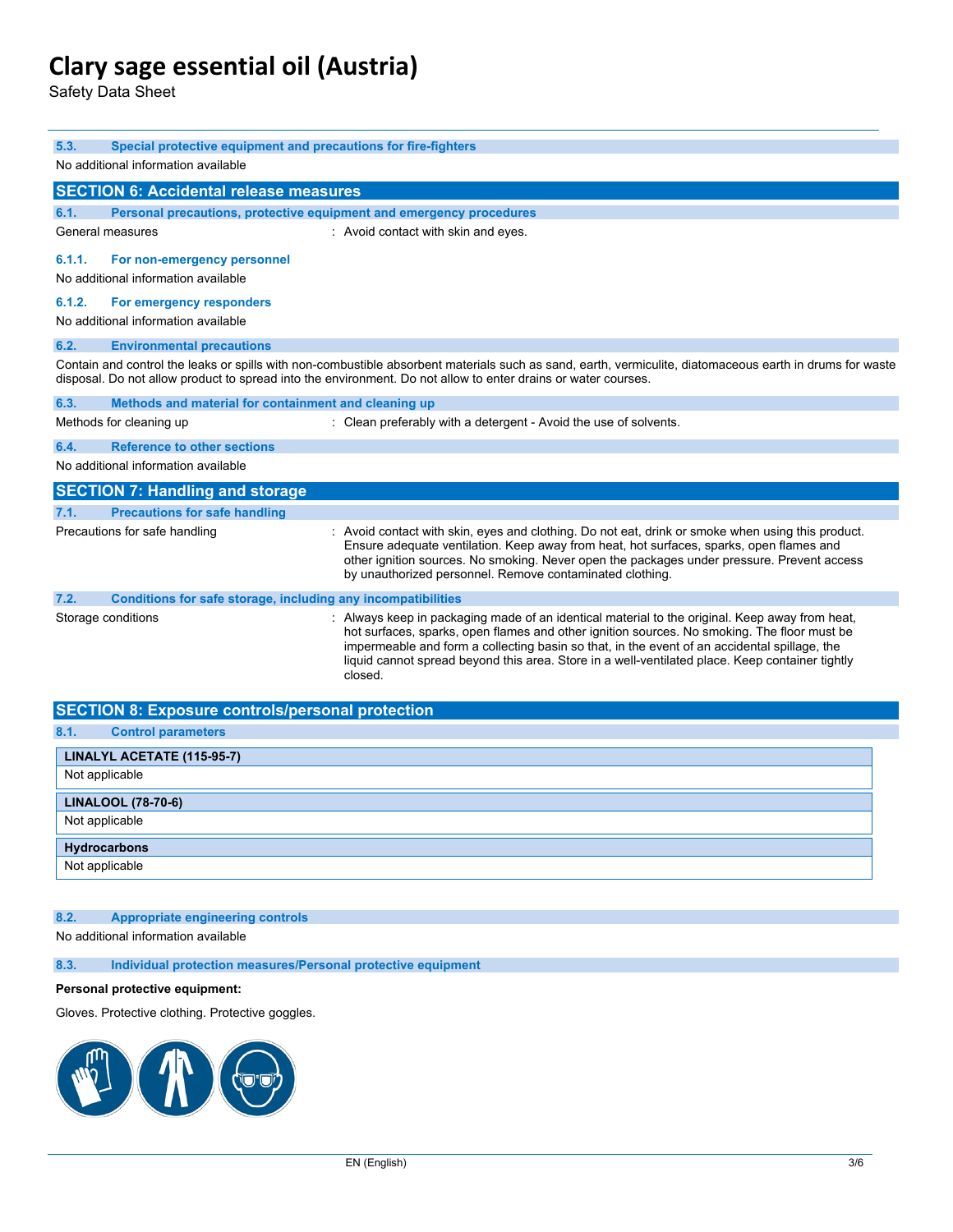**SECTION 9: Physical and chemical properties**

Safety Data Sheet

| 9.1.<br>Information on basic physical and chemical properties                                |                                                                                                                                            |  |  |  |
|----------------------------------------------------------------------------------------------|--------------------------------------------------------------------------------------------------------------------------------------------|--|--|--|
| Physical state                                                                               | : Liquid                                                                                                                                   |  |  |  |
| Appearance                                                                                   | : Liquid.                                                                                                                                  |  |  |  |
| Colour                                                                                       | Colourless to pale yellow                                                                                                                  |  |  |  |
| Odour                                                                                        | characteristic                                                                                                                             |  |  |  |
| Odour threshold                                                                              | No data available                                                                                                                          |  |  |  |
| рH                                                                                           | : No data available                                                                                                                        |  |  |  |
| Melting point                                                                                | : No data available                                                                                                                        |  |  |  |
| Freezing point                                                                               | : No data available                                                                                                                        |  |  |  |
| Boiling point                                                                                | No data available                                                                                                                          |  |  |  |
| Flash point                                                                                  | : 81 °C                                                                                                                                    |  |  |  |
| Relative evaporation rate (butyl acetate=1)                                                  | : No data available                                                                                                                        |  |  |  |
| Flammability (solid, gas)                                                                    | : No data available                                                                                                                        |  |  |  |
| Vapour pressure                                                                              | : No data available                                                                                                                        |  |  |  |
| Relative vapour density at 20 °C                                                             | : No data available                                                                                                                        |  |  |  |
| Relative density                                                                             | : No data available                                                                                                                        |  |  |  |
| Density                                                                                      | $: 0.891 - 0.91$                                                                                                                           |  |  |  |
| Solubility                                                                                   | : Insoluble.                                                                                                                               |  |  |  |
| Log Pow                                                                                      | : No data available                                                                                                                        |  |  |  |
| Auto-ignition temperature                                                                    | No data available                                                                                                                          |  |  |  |
| Decomposition temperature                                                                    | No data available                                                                                                                          |  |  |  |
| Viscosity, kinematic                                                                         | No data available                                                                                                                          |  |  |  |
| Viscosity, dynamic                                                                           | No data available                                                                                                                          |  |  |  |
| <b>Explosive limits</b>                                                                      | No data available                                                                                                                          |  |  |  |
| <b>Explosive properties</b>                                                                  | : No data available                                                                                                                        |  |  |  |
| Oxidising properties                                                                         | : No data available                                                                                                                        |  |  |  |
| 9.2.<br><b>Other information</b>                                                             |                                                                                                                                            |  |  |  |
| No additional information available                                                          |                                                                                                                                            |  |  |  |
|                                                                                              |                                                                                                                                            |  |  |  |
| <b>SECTION 10: Stability and reactivity</b>                                                  |                                                                                                                                            |  |  |  |
| 10.1.<br><b>Reactivity</b>                                                                   |                                                                                                                                            |  |  |  |
|                                                                                              | In the event of a fire, cabon monoxide can be formed. In the event of a fire, carbon dioxide may be formed.                                |  |  |  |
| 10.2.<br><b>Chemical stability</b>                                                           |                                                                                                                                            |  |  |  |
| This substance is stable under the recommended handling and storage conditions in section 7. |                                                                                                                                            |  |  |  |
| 10.3.<br><b>Possibility of hazardous reactions</b>                                           |                                                                                                                                            |  |  |  |
| $(NOx)$ .                                                                                    | When exposed to high temperatures may produce hazardous decomposition products such as carbon monoxide and dioxide, smoke, nitrogen oxides |  |  |  |
| 10.4.<br><b>Conditions to avoid</b>                                                          |                                                                                                                                            |  |  |  |
| No additional information available                                                          |                                                                                                                                            |  |  |  |
| 10.5.<br><b>Incompatible materials</b>                                                       |                                                                                                                                            |  |  |  |
| No additional information available                                                          |                                                                                                                                            |  |  |  |
| 10.6.<br><b>Hazardous decomposition products</b>                                             |                                                                                                                                            |  |  |  |
| Carbon dioxide. Carbon monoxide.                                                             |                                                                                                                                            |  |  |  |
| <b>SECTION 11: Toxicological information</b>                                                 |                                                                                                                                            |  |  |  |
| 11.1.<br>Information on toxicological effects                                                |                                                                                                                                            |  |  |  |
| Acute toxicity                                                                               | : Not classified                                                                                                                           |  |  |  |
| Skin corrosion/irritation                                                                    | Causes skin irritation.                                                                                                                    |  |  |  |
| Serious eye damage/irritation                                                                | Causes serious eye irritation.                                                                                                             |  |  |  |
|                                                                                              | EN (English)<br>4/6                                                                                                                        |  |  |  |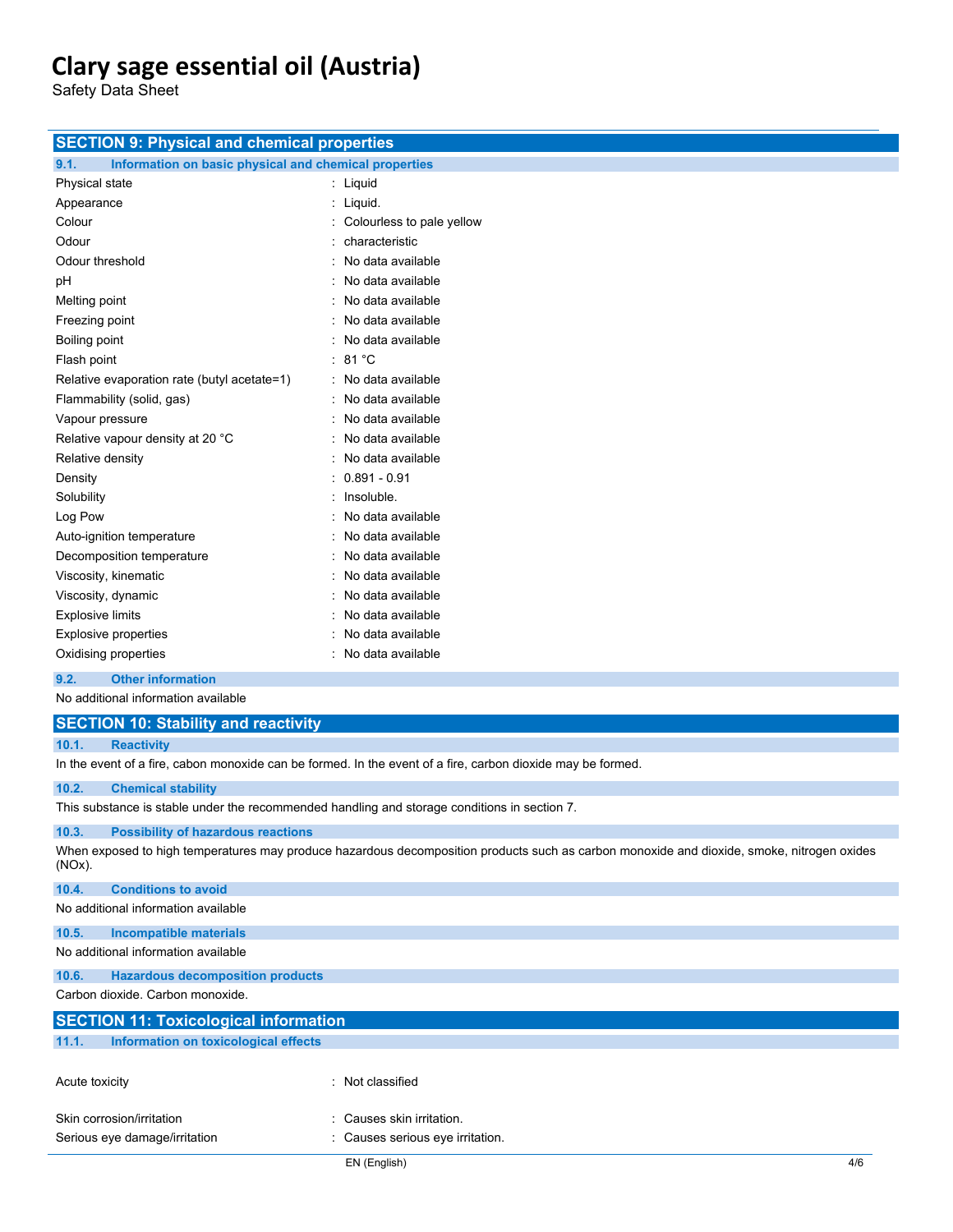Safety Data Sheet

| Respiratory or skin sensitisation                                                    | May cause an allergic skin reaction.                                                                                                                                                                                                                                                                                                                                                              |
|--------------------------------------------------------------------------------------|---------------------------------------------------------------------------------------------------------------------------------------------------------------------------------------------------------------------------------------------------------------------------------------------------------------------------------------------------------------------------------------------------|
| Germ cell mutagenicity                                                               | Not classified                                                                                                                                                                                                                                                                                                                                                                                    |
| Carcinogenicity                                                                      | Not classified                                                                                                                                                                                                                                                                                                                                                                                    |
| Reproductive toxicity                                                                | : Not classified                                                                                                                                                                                                                                                                                                                                                                                  |
| Specific target organ toxicity (single exposure)                                     | : Not classified                                                                                                                                                                                                                                                                                                                                                                                  |
| Specific target organ toxicity (repeated<br>exposure)                                | : Not classified                                                                                                                                                                                                                                                                                                                                                                                  |
| Aspiration hazard                                                                    | : Not classified                                                                                                                                                                                                                                                                                                                                                                                  |
| Symptoms/injuries after inhalation                                                   | : Symptoms include headache, dizziness, fatigue, muscular weakness, drowsiness and in<br>extreme cases, loss of consciousness. Exposure to vapours from this solvent in excess of the<br>stated occupational exposure limit may result in adverse health effects such as mucous<br>membrane and respiratory system irritation and adverse effects on kidney, liver and central<br>nervous system. |
| Symptoms/injuries after skin contact                                                 | May cause an allergic skin reaction. May cause irreversible damage to skin: namely<br>inflammation of the skin or the formation of erythema and eschar or oedema following exposure<br>up to four hours.                                                                                                                                                                                          |
| Symptoms/injuries after eye contact                                                  | Splashes in the eyes may cause irritation and reversible local damage. May have reversible<br>effects on the eyes, such as eye irritation which is totally reversible by the end of observation at<br>21 days.                                                                                                                                                                                    |
| <b>SECTION 12: Ecological information</b>                                            |                                                                                                                                                                                                                                                                                                                                                                                                   |
| 12.1.<br><b>Toxicity</b>                                                             |                                                                                                                                                                                                                                                                                                                                                                                                   |
| Ecology - general                                                                    | : Harmful to aquatic life with long lasting effects. Do not allow into drains or water courses.                                                                                                                                                                                                                                                                                                   |
|                                                                                      |                                                                                                                                                                                                                                                                                                                                                                                                   |
| 12.2.<br><b>Persistence and degradability</b><br>No additional information available |                                                                                                                                                                                                                                                                                                                                                                                                   |
|                                                                                      |                                                                                                                                                                                                                                                                                                                                                                                                   |
| 12.3.<br><b>Bioaccumulative potential</b>                                            |                                                                                                                                                                                                                                                                                                                                                                                                   |
| No additional information available                                                  |                                                                                                                                                                                                                                                                                                                                                                                                   |
| 12.4.<br><b>Mobility in soil</b>                                                     |                                                                                                                                                                                                                                                                                                                                                                                                   |
| No additional information available                                                  |                                                                                                                                                                                                                                                                                                                                                                                                   |
|                                                                                      |                                                                                                                                                                                                                                                                                                                                                                                                   |
| 12.5.<br><b>Other adverse effects</b>                                                |                                                                                                                                                                                                                                                                                                                                                                                                   |
| Effect on the global warming                                                         | : No known effects from this product.                                                                                                                                                                                                                                                                                                                                                             |
| <b>GWPmix comment</b>                                                                | : No known effects from this product.                                                                                                                                                                                                                                                                                                                                                             |
|                                                                                      |                                                                                                                                                                                                                                                                                                                                                                                                   |
| <b>SECTION 13: Disposal considerations</b>                                           |                                                                                                                                                                                                                                                                                                                                                                                                   |
| 13.1.<br><b>Disposal methods</b>                                                     |                                                                                                                                                                                                                                                                                                                                                                                                   |
| Regional legislation (waste)                                                         | : Disposal must be done according to official regulations.                                                                                                                                                                                                                                                                                                                                        |
| Waste treatment methods                                                              | Do not allow into drains or water courses. Do not contaminate ground and surface water.<br>Waste management is carried out without endangering human health, without harming the<br>environment and, in particular without risk to water, air, soil, plants or animals.                                                                                                                           |
| Product/Packaging disposal recommendations                                           | : Empty container completely. Keep label on container. Give to a certified disposal contractor.                                                                                                                                                                                                                                                                                                   |
| <b>SECTION 14: Transport information</b>                                             |                                                                                                                                                                                                                                                                                                                                                                                                   |
| <b>Department of Transportation (DOT)</b>                                            |                                                                                                                                                                                                                                                                                                                                                                                                   |
| In accordance with DOT                                                               |                                                                                                                                                                                                                                                                                                                                                                                                   |

Not regulated

**TDG**

Not regulated

**Transport by sea** Not regulated